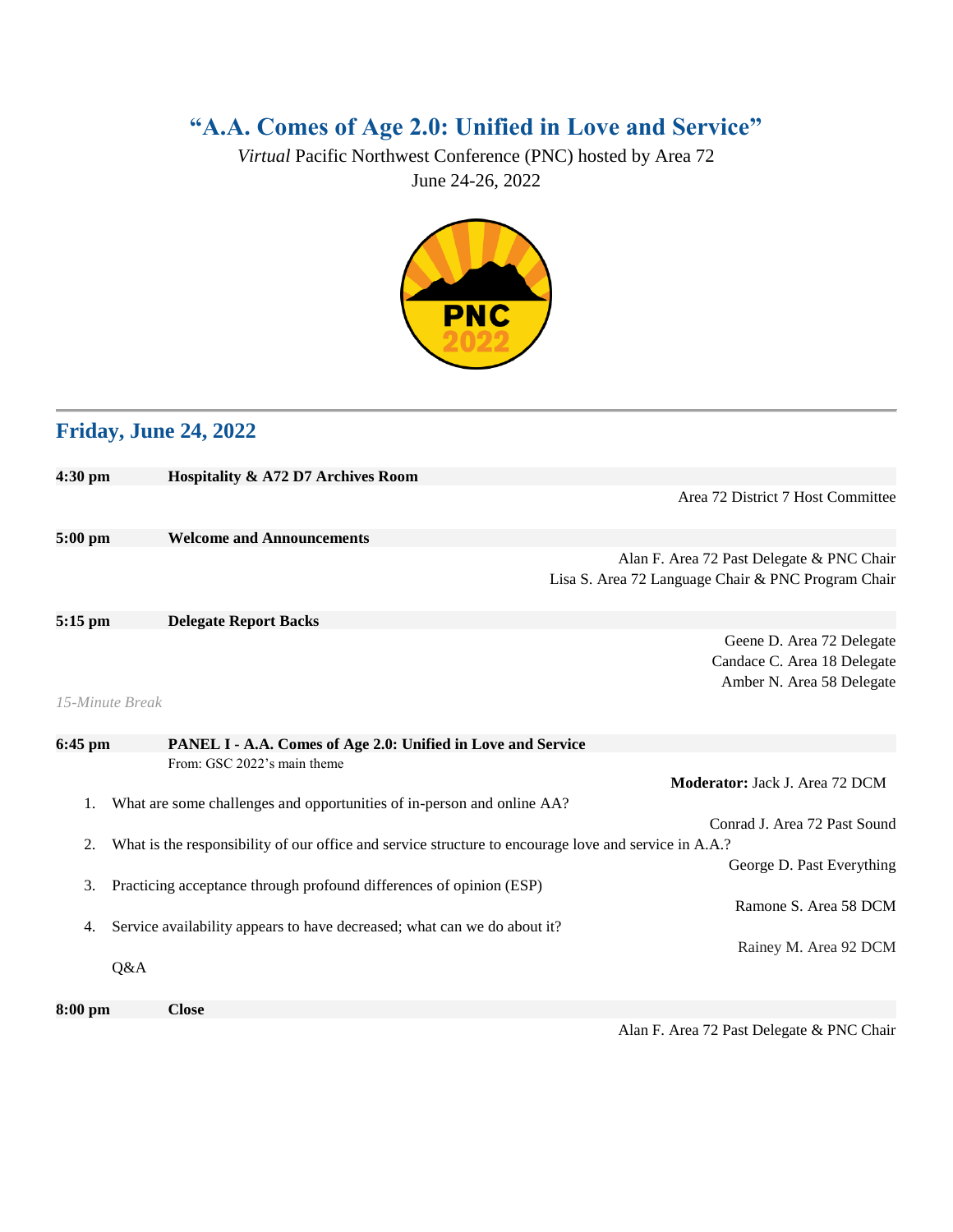## **Saturday, June 25, 2022**

| 8:30 am           | <b>Hospitality</b>                                                                                   |                                                          |
|-------------------|------------------------------------------------------------------------------------------------------|----------------------------------------------------------|
|                   |                                                                                                      | Area 72 District 7 Host Committee                        |
| $9:00 a$ m        | <b>Welcome and Announcements</b>                                                                     |                                                          |
|                   |                                                                                                      |                                                          |
|                   |                                                                                                      | Alan F. Area 72 Past Delegate & PNC Chair                |
|                   |                                                                                                      | Lisa S. Area 72 Language Chair & PNC Program Chair       |
| $9:15 \text{ am}$ | <b>PANEL II - Going to Any Lengths</b>                                                               |                                                          |
|                   | From: GSC 2022 Presentation Topic 1 "How do AA's go to any lengths to recover, unify, and serve?"    |                                                          |
|                   |                                                                                                      | Moderator: David J. Area 72 District Accessibility Chair |
|                   |                                                                                                      |                                                          |
| 1.                | How do AAs go to any lengths to recover?                                                             |                                                          |
|                   |                                                                                                      | Andrew M. Area 72 DCM                                    |
| 2.                | How do AAs go to any lengths to unify?                                                               |                                                          |
|                   |                                                                                                      | Diana M. Area 92 Alt Delegate                            |
| 3.                | How do AAs go to any lengths to serve?                                                               |                                                          |
|                   |                                                                                                      | Kelly B. Area 18 GSR                                     |
| 4.                | How do AAs go to any lengths for emotional sobriety?                                                 |                                                          |
|                   |                                                                                                      | Lisa C. Area 58 Assistant Archivist                      |
| Q&A               |                                                                                                      |                                                          |
| 15-Minute Break   |                                                                                                      |                                                          |
|                   |                                                                                                      |                                                          |
| $10:45$ am        | <b>PANEL III - Going Beyond Fear</b>                                                                 |                                                          |
|                   | From: GSC 2022 Presentation topic 2: "Going Beyond Fear"                                             |                                                          |
|                   |                                                                                                      | Moderator: Seonaidh D. Area 72 DCM                       |
|                   | What are we doing to be more inclusive to groups of people who typically get to AA less than others? |                                                          |

Beth R. Area 72 Newsletter Editor Jacqueline C. Area 92 DCM Joe S. Area 58 Alt Chair

Tom P. Area 18 Treasurer

*15-Minute Break*

| $12:15$ pm | <b>Lunch Speaker (ESP)</b> |                                                                              |
|------------|----------------------------|------------------------------------------------------------------------------|
|            |                            | Saul S. Former Class B Trustee and World Service Delegate in Central America |

## *15-Minute Break*

From agenda items

| $2:00$ pm | <b>PANEL IV - Going into the Future</b>                        |                                        |
|-----------|----------------------------------------------------------------|----------------------------------------|
|           |                                                                | <b>Moderator:</b> Seth G. Area 72 DCM  |
|           | How to reach anyone, anywhere                                  |                                        |
|           | From: GSC Presentation topic 3 "How to Reach Anyone, Anywhere" |                                        |
|           |                                                                | Phyllis H. Past Pacific Region Trustee |
|           | What's up with literature?                                     |                                        |